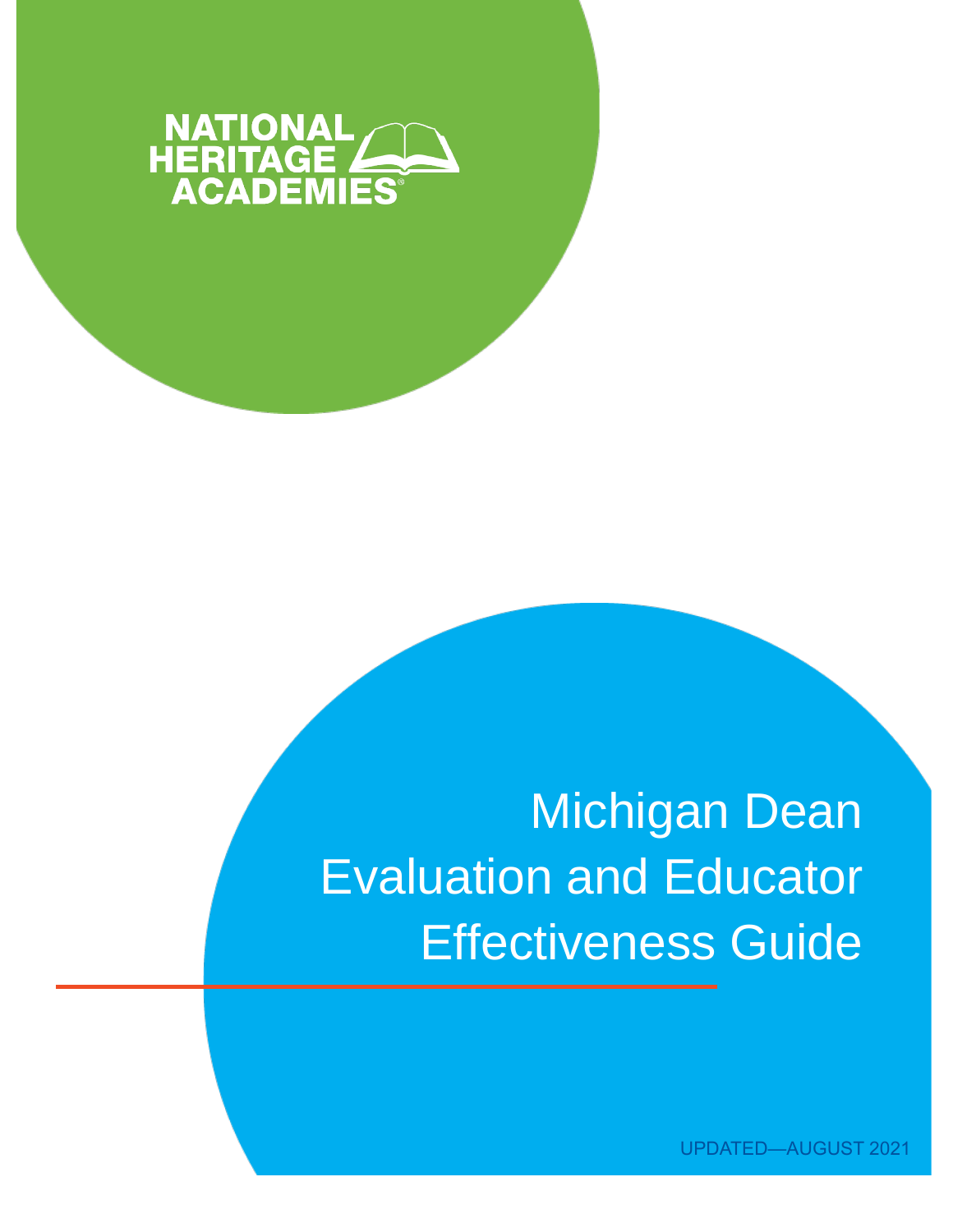### **OVERVIEW**

At National Heritage Academies (NHA), our college readiness goal is that 90% of students who have been with us for three or more years meet or exceed the college readiness thresholds in both Math and Reading. We know that employee performance plays an integral role in ensuring we achieve this goal. This guidebook provides information about dean performance, evaluations, and state educator effectiveness.

## **EVALUATIONS**

#### **The Process**

NHA deans are evaluated annually by their principal using the NHA dean evaluation rubric. This locally developed evaluation rubric uses competencies built around a research-based model with core tenets from Robert J. Marzano, Kim Marshall, and Patrick Lencioni, internationally recognized experts in leadership effectiveness and/or administrator evaluation design. The evaluation is just one component of a larger process that occurs throughout the year to facilitate conversation around clear expectations for performance and fosters continuous development. This process includes:

- Student assessment data review
- Progress toward goals
- Mid-year self-assessment
- Feedback from parents, students, teachers, and other stakeholders
- One-on-one (O3) coaching conversations around continual improvement
- Professional development goal setting and progress monitoring (including professional development plans)
- Performance calibrations
- Annual performance evaluation

Information from evaluations contribute to decisions regarding promotion, compensation, goal setting, professional development, and employment.

#### **Rubric Assignment**

Positions assigned to the dean rubric include, but are not limited to, the following:

- Dean
- Academic Intervention Coach
- Interim Dean

#### **Evaluator Training and Calibration**

Evaluator training and calibration are essential to ensure all evaluators are on the same page. All new principals receive training to ensure they understand the dean evaluation rubric and how to utilize it effectively in their practice. Principals also meet together regionally and organizationally each year to ensure they remain aligned in their practice. In addition, DSQs review dean evaluations before they are finalized to provide an additional step of checks and balances. These practices increase rater reliability and consistency and help drive performance results.

#### **Competencies**

The NHA dean evaluation tool has eight competencies: (1-6) Lead Instructional Excellence Key Practices 1-6, (7) Quality of Student Learning, and (8) Professional Accountabilities. Below is an overview of the competencies and their associated indicators: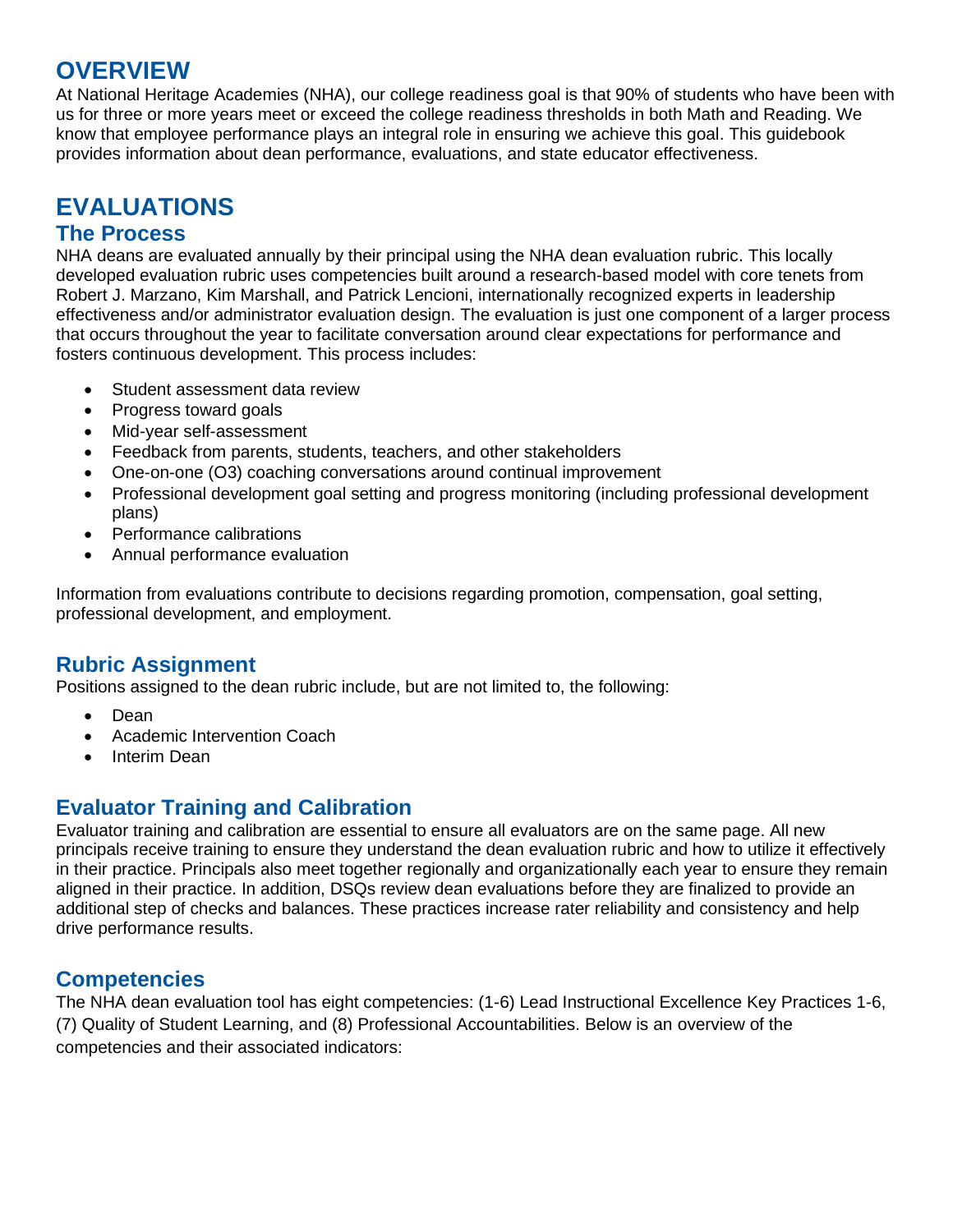| <b>Competencies</b>                  |                | <b>Indicators</b>                                                                                                                               |
|--------------------------------------|----------------|-------------------------------------------------------------------------------------------------------------------------------------------------|
| LEAD INSTRUCTIONAL<br>EXCELLENCE     | Key Practice 1 | <b>Master and Model</b><br>$\bullet$                                                                                                            |
|                                      | Key Practice 2 | <b>Team Culture</b><br>$\bullet$<br><b>Staff Leadership</b><br>$\bullet$<br><b>Relational Leader</b><br>$\bullet$<br><b>Culture of Feedback</b> |
|                                      | Key Practice 3 | <b>Coaching Environment</b><br>٠<br>Coaching Approach<br>Feedback<br>$\bullet$<br><b>Reflection and Goal Setting</b>                            |
|                                      | Key Practice 4 | <b>School Improvement Process</b><br>$\bullet$<br><b>Teacher Development</b><br>$\bullet$                                                       |
|                                      | Key Practice 5 | Drive Instruction and Student Growth<br>$\bullet$<br><b>Professional Development</b><br>$\bullet$                                               |
|                                      | Key Practice 6 | NHA and School Systems and Procedures<br>$\bullet$                                                                                              |
| <b>Quality of Student Learning</b>   |                | Positive Impact on Student Learning<br>$\bullet$                                                                                                |
| <b>Professional Accountabilities</b> |                | Dependability<br>$\bullet$<br><b>Core Values</b><br>Communication<br>$\bullet$<br>Teamwork                                                      |

#### **Performance Ratings**

Evaluators provide a rating for each of the evaluation indicators using the following scale:

| Ineffective (1)   | Developing (2)       | Effective (3)     | Exemplary (4)            |
|-------------------|----------------------|-------------------|--------------------------|
| Below expected    | Approaching expected | Meets expected    | Model to other staff and |
| performance level | performance level    | performance level | shares knowledge         |

The dean evaluation rubric has criterion-referenced progressions of performance expectations. Principals consider each dean individually and review the rubric beginning at the left Ineffective column and progressing to the right Exemplary column for each indicator. Deans need to fulfill each performance measure in its entirety before progressing to the next level. Once a rating is provided for all indicators, an overall evaluation rating is calculated based 30% on Lead Instructional Excellence, 30% on Professional Accountabilities, and 40% on Quality of Student Learning (as required by state law). The overall evaluation rating is determined using the following scale:

| Ineffective: | 1.00 - 1.49   |
|--------------|---------------|
| Developing:  | 1.50 - 2.49   |
| Effective:   | $2.50 - 3.49$ |
| Exemplary:   | $3.50 - 4.00$ |

*NOTE: An overall score of Ineffective or Developing doesn't automatically trigger a formal corrective action. Instead, the principal will design an individual development plan that identifies the best way to address the identified growth opportunities, which could include a formal corrective action if deemed appropriate.* 

#### **Training**

The majority of deans promoted from within NHA participate in a year-long Dean Prep Academy program prior to stepping into the dean role. This program covers expectations of the dean role and builds the foundational skills required for success. In addition, all new deans, whether promoted internally or hired externally, participate in our New Dean Academy, a multi-faceted program conducted throughout their first year designed